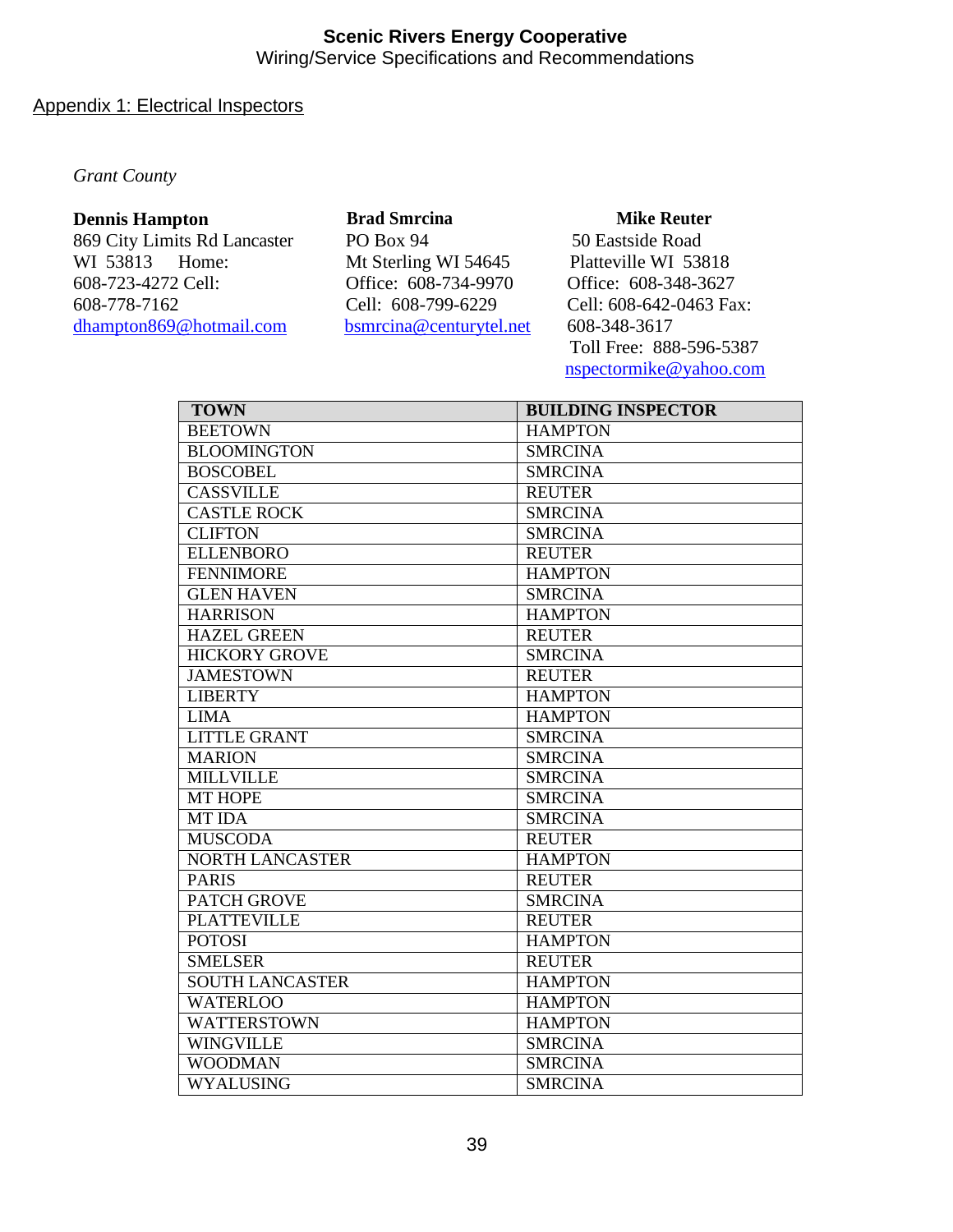## *Crawford County*

| <b>Brad Smrcina</b> |  |
|---------------------|--|
|---------------------|--|

PO Box 94 Mt Sterling WI 54645 Office: 608-734-9970 Cell: 608-799-6229 [bsmrcina@centurytel.net](mailto:bsmrcina@centurytel.net)

### **Dennis Hampton**

869 City Limits Rd Lancaster WI 53813 Home: 608-723-4272 Cell: 608-778-7162 [dhampton869@hotmail.com](mailto:dhampton869@hotmail.com) **Jeremy Krachey**  33453 Jeidy Hill Rd Wauzeka WI 53826 Cell: 608-988-7059

**Wayne Haugrud**  Home: 608-625-2661 Cell: 608-606-3872

**Vincent Schmitz** 

Cashton WI Home: 608-654-5642

### **Mike Reuter**

50 Eastside Road Platteville WI 53818 Office: 608-348-3627 Cell: 608-642-0463 Fax: 608-348-3617 Phone: 888-596-5387 [nspectormike@yahoo.com](mailto:nspectormike@yahoo.com)

| <b>TOWN</b>                   | <b>BUILDING INSPECTOR</b> |
|-------------------------------|---------------------------|
| <b>BELL CENTER VILLAGE</b>    | <b>SMRCINA</b>            |
| <b>BRIDGEPORT</b>             | <b>HAMPTON</b>            |
| <b>CLAYTON</b>                | <b>SMRCINA</b>            |
| <b>DESOTA VILLAGE</b>         | <b>SMRCINA</b>            |
| <b>EASTMAN</b>                | <b>SMRCINA</b>            |
| <b>EASTMAN VILLAGE</b>        | <b>SMRCINA</b>            |
| <b>FERRYVILLE VILLAGE</b>     | <b>SMRCINA</b>            |
| <b>FRANKLIN</b>               | <b>SMRCINA</b>            |
| <b>FREEMAN</b>                | <b>SMRCINA</b>            |
| <b>GAYS MILLS VILLAGE</b>     | <b>HAUGRUD</b>            |
| <b>GAYS MILLS</b>             | <b>HAUGRUD</b>            |
| <b>HANEY</b>                  | <b>KRACHEY</b>            |
| <b>KICKAPOO</b>               | <b>SMRCINA</b>            |
| <b>LYNXVILLE VILLAGE</b>      | <b>SMRCINA</b>            |
| <b>MARIETTA</b>               | <b>REUTER</b>             |
| <b>MT STERLING VILLAGE</b>    | <b>SMRCINA</b>            |
| PRAIRIE DU CHIEN              | <b>HAUGRUD</b>            |
| PRAIRIE DU CHIEN CITY         | <b>SMRCINA</b>            |
| <b>SCOTT</b>                  | <b>SMRCINA</b>            |
| <b>SENECA</b>                 | <b>KRACHEY</b>            |
| <b>SOLDIERS GROVE VILLAGE</b> | <b>KRACHEY</b>            |
| <b>STERLING</b>               | <b>SCHMITZ</b>            |
| <b>STEUBEN VILLAGE</b>        | <b>SMRCINA</b>            |
| <b>UTICA</b>                  | <b>SMRCINA</b>            |
| <b>WAUZEKA</b>                | <b>KRACHEY</b>            |
| <b>WAUZEKA VILLAGE</b>        | <b>KRACHEY</b>            |
| <b>WHEATLAND</b>              | <b>SMRCINA</b>            |
| <b>RICHWOOD</b>               | <b>REUTER</b>             |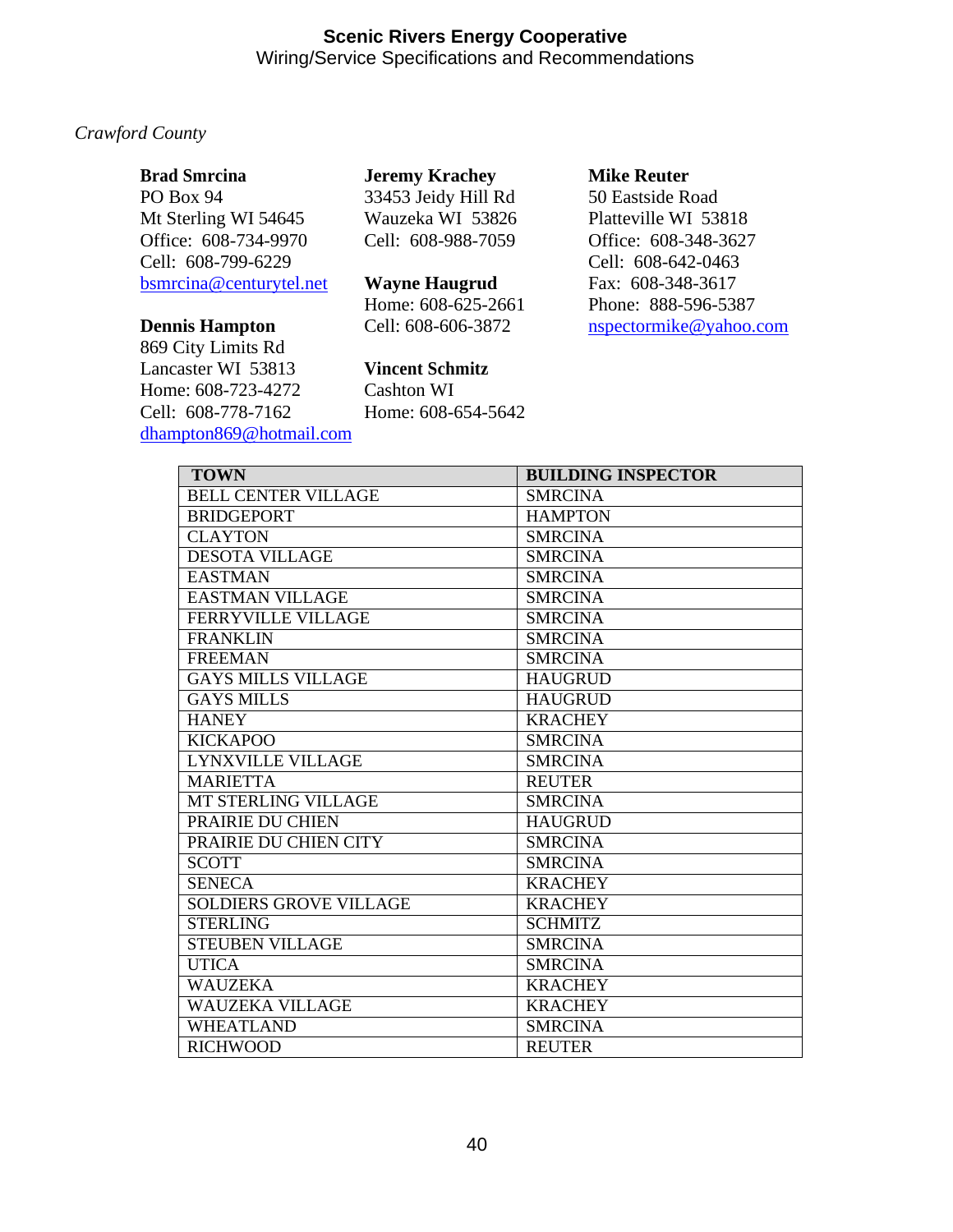## *Lafayette County*

### **Michael Fenley**  343 Harris St Mineral Point WI 53565 Cell: 608-963-0652

#### **Mike Reuter**

50 Eastside Rd Platteville WI 53818 Office: 608-348-3627 [totalinspectionservices@gmail.com](mailto:totalinspectionservices@gmail.com) Cell: 608-642-0463 Fax: 608-348-3617 Toll Free: 888-596-5387 [nspectormike@yahoo.com](mailto:nspectormike@yahoo.com)

### **Brad Smrcina**

PO Box 94 Mt Sterling WI 54645 Office: 608-734-9970 Cell: 608-799-6229 [bsmrcina@centurytel.net](mailto:bsmrcina@centurytel.net) Browntown WI 53522

### **Gene Abraham**

N1517 Dill Rd Office: 608-439-5600 Cell: 608-558-2499

| <b>TOWN</b>           | <b>BUILDING INSPECTOR</b> |
|-----------------------|---------------------------|
| <b>ADAMS</b>          | <b>ABRAHAM</b>            |
| <b>ARGYLE</b>         | <b>REUTER</b>             |
| <b>BELMONT</b>        | <b>REUTER</b>             |
| <b>BENTON</b>         | <b>FENLEY</b>             |
| <b>BLANCHARD</b>      | <b>REUTER</b>             |
| <b>DARLINGTON</b>     | <b>REUTER</b>             |
| <b>ELK GROVE</b>      | <b>REUTER</b>             |
| <b>FAYETTE</b>        | <b>REUTER</b>             |
| <b>GRATIOT</b>        | <b>SMRCINA</b>            |
| <b>JORDAN</b>         | <b>ABRAHAM</b>            |
| <b>KENDALL</b>        | <b>REUTER</b>             |
| <b>LAMONT</b>         | <b>SMRCINA</b>            |
| <b>MIFFLIN</b>        | <b>SMRCINA</b>            |
| <b>MINERAL POINT</b>  | <b>SMRCINA</b>            |
| <b>MONTICELLO</b>     | <b>REUTER</b>             |
| <b>MOSCOW</b>         | <b>FENLEY</b>             |
| <b>NEW DIGGINGS</b>   | <b>REUTER</b>             |
| <b>SEYMOUR</b>        | <b>REUTER</b>             |
| <b>SHULLSBURG</b>     | <b>REUTER</b>             |
| <b>WALDWICK</b>       | <b>FENLEY</b>             |
| <b>WAYNE</b>          | <b>SMRCINA</b>            |
| WHITE OAK SPRINGS     | <b>REUTER</b>             |
| <b>WILLOW SPRINGS</b> | <b>REUTER</b>             |
| <b>WIOTA</b>          | <b>FENLEY</b>             |